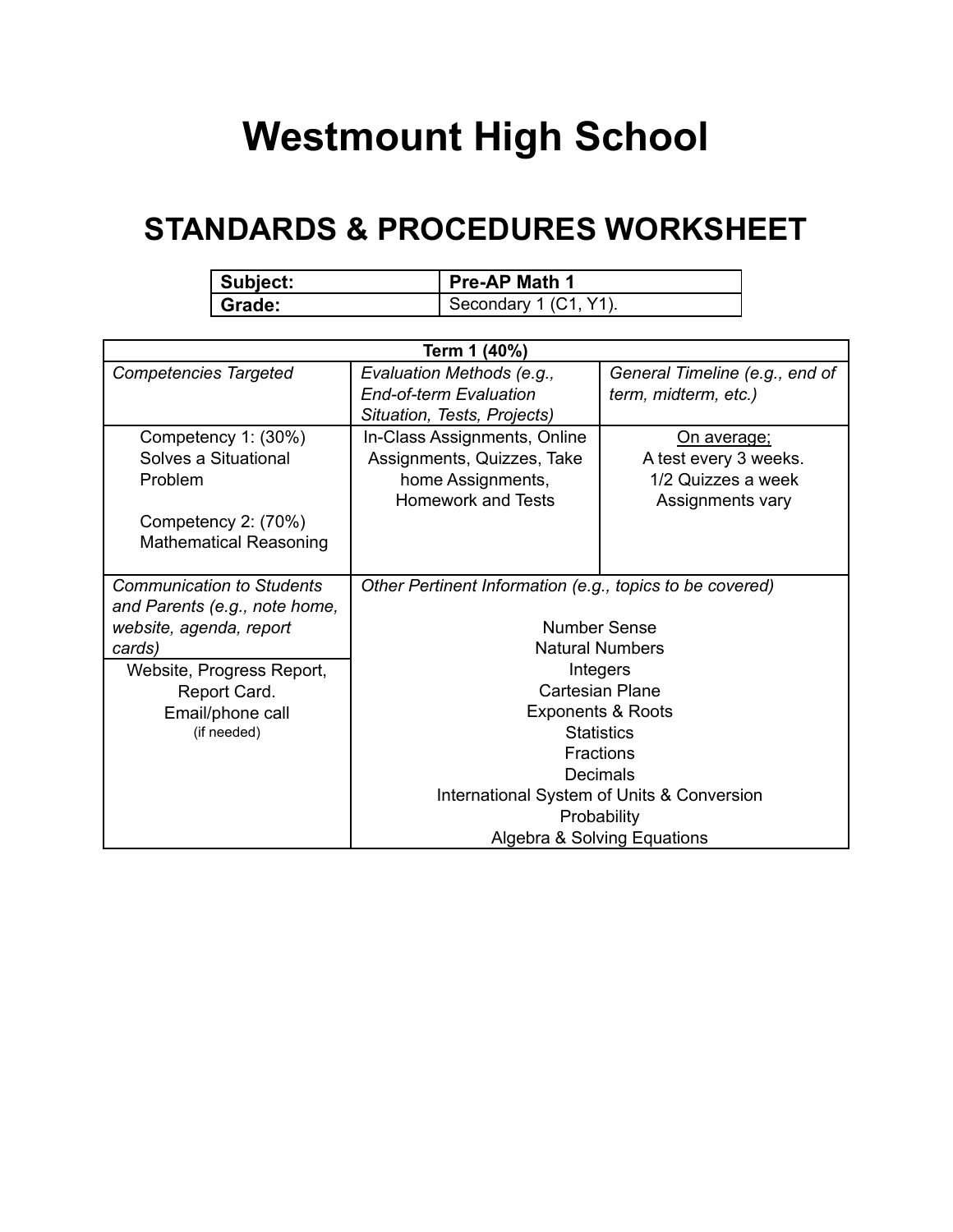| Term 2 (60%)                                                                                                   |                                                                                                              |                                                                                                                          |  |
|----------------------------------------------------------------------------------------------------------------|--------------------------------------------------------------------------------------------------------------|--------------------------------------------------------------------------------------------------------------------------|--|
| <b>Competencies Targeted</b>                                                                                   | Evaluation Methods (e.g.,<br><b>End-of-term Evaluation</b><br>Situation, Tests, Projects)                    | General Timeline (e.g., end of<br>term, midterm, etc.)                                                                   |  |
| Competency 1: (30%)<br>Solves a Situational<br>Problem<br>Competency 2: (70%)<br><b>Mathematical Reasoning</b> | In-Class Assignments, Online<br>Assignments, Quizzes, Take<br>home Assignments,<br><b>Homework and Tests</b> | <u>On average;</u><br>- A test every 3 weeks.<br>- 1/2 Quizzes a week<br>- Assignments vary                              |  |
| <b>Communication to Students</b><br>and Parents (e.g., note home,<br>website, agenda, report<br>cards)         | End of Year Evaluation (e.g.,<br>complementary exam,<br>uniform exam, etc.)                                  | <b>Other Pertinent Information</b><br>(e.g., topics to be covered)                                                       |  |
| Website, Report Card.<br>Email/phone call<br>(if needed)                                                       | Year End Exam (C1; Grade 7)<br>Year End Exam (C2; Grade7)<br>Year End Exams during exam<br>period            | Algebra & Solving Equations<br>Triangles & Angles<br>Sequences<br><b>Relations</b><br>Rates & Ratios<br>Perimeter & Area |  |